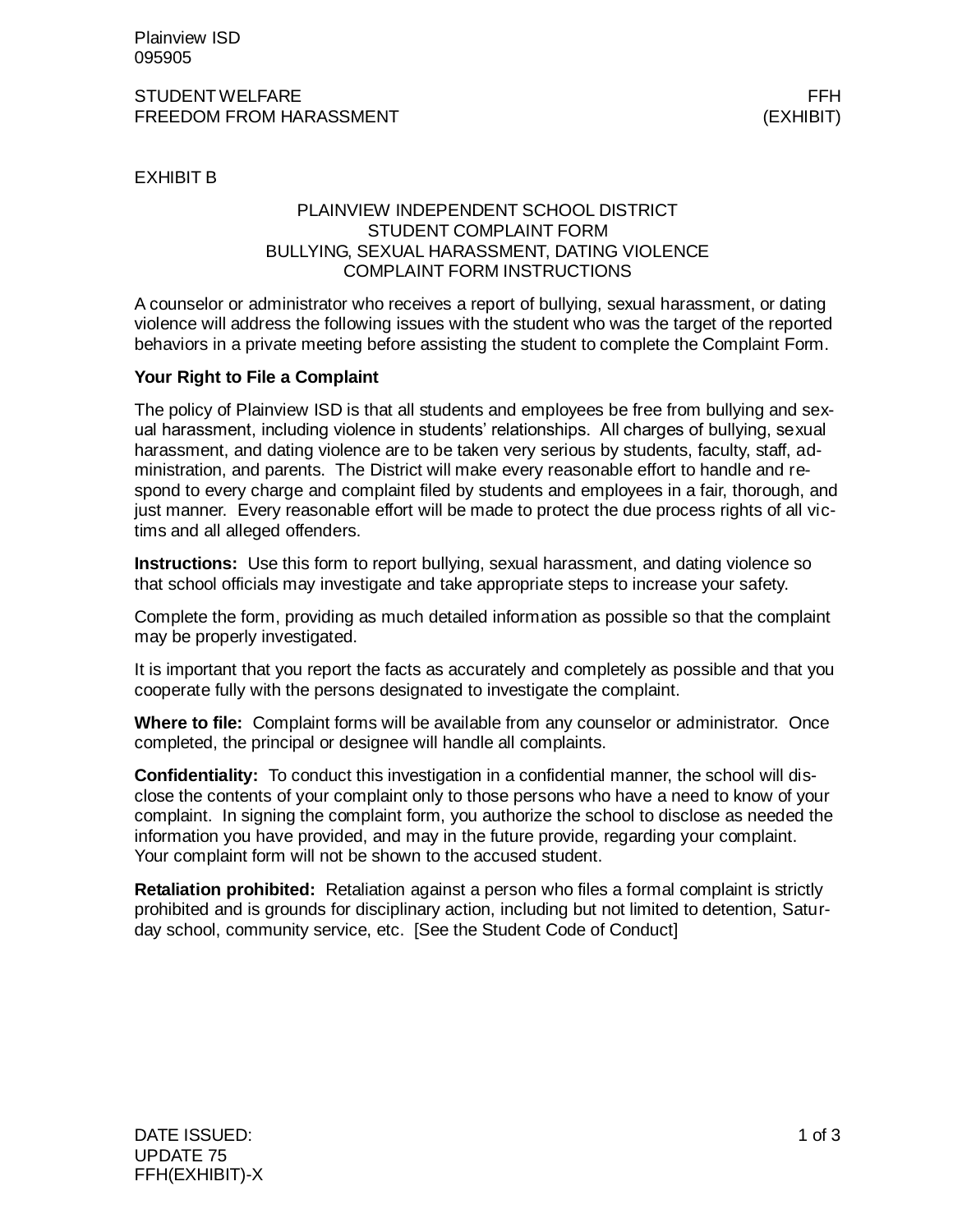## STUDENT WELFARE FFH<br>FREEDOM FROM HARASSMENT FREEDOM FROM HARASSMENT FREEDOM FROM HARASSMENT

|                                                                                                   |                                                                                  |                               | PLAINVIEW INDEPENDENT SCHOOL DISTRICT                                                                                                                                                                                          |                                                                                                                                                                                               |  |
|---------------------------------------------------------------------------------------------------|----------------------------------------------------------------------------------|-------------------------------|--------------------------------------------------------------------------------------------------------------------------------------------------------------------------------------------------------------------------------|-----------------------------------------------------------------------------------------------------------------------------------------------------------------------------------------------|--|
|                                                                                                   |                                                                                  | <b>STUDENT COMPLAINT FORM</b> | BULLYING, SEXUAL HARASSMENT, DATING VIOLENCE                                                                                                                                                                                   |                                                                                                                                                                                               |  |
|                                                                                                   |                                                                                  |                               |                                                                                                                                                                                                                                |                                                                                                                                                                                               |  |
|                                                                                                   |                                                                                  |                               |                                                                                                                                                                                                                                | Grade: _______ Date: ___________ Time: _________ School: _______________________                                                                                                              |  |
|                                                                                                   |                                                                                  |                               | Please answer the following questions about the most serious incident:                                                                                                                                                         |                                                                                                                                                                                               |  |
| $\bullet$                                                                                         |                                                                                  |                               |                                                                                                                                                                                                                                | List the name of the student(s) accused of bullying, sexual harassment, or dating vio-                                                                                                        |  |
| $\bullet$                                                                                         |                                                                                  |                               |                                                                                                                                                                                                                                | Relationship between you and the accused student: ______________________________                                                                                                              |  |
| $\bullet$                                                                                         |                                                                                  |                               |                                                                                                                                                                                                                                |                                                                                                                                                                                               |  |
| $\bullet$                                                                                         |                                                                                  |                               | Where and when did it happen?<br><u> Where and when did it happen?</u>                                                                                                                                                         |                                                                                                                                                                                               |  |
| $\bullet$                                                                                         | Were there any witnesses? [ ] yes [ ] no If yes, who?___________________________ |                               |                                                                                                                                                                                                                                |                                                                                                                                                                                               |  |
| $\bullet$                                                                                         |                                                                                  |                               |                                                                                                                                                                                                                                | Is this the first incident? [] yes [] no If no, how many times has it happened before?                                                                                                        |  |
| $\bullet$                                                                                         |                                                                                  |                               |                                                                                                                                                                                                                                | Other information, including previous incidents or threats:                                                                                                                                   |  |
| $\bullet$                                                                                         |                                                                                  |                               |                                                                                                                                                                                                                                | Student or parent declines to complete this form:<br><u>Linitial and date.</u>                                                                                                                |  |
|                                                                                                   |                                                                                  |                               | disclose the information I provide only as necessary in pursuing the investigation.                                                                                                                                            | I certify that all statements made in the complaint are true and complete. Any intentional<br>misstatement of fact will subject me to appropriate discipline. I authorize school officials to |  |
|                                                                                                   |                                                                                  |                               |                                                                                                                                                                                                                                |                                                                                                                                                                                               |  |
| Signature of school official receiving complaint: _______________________________ Date: _________ |                                                                                  |                               |                                                                                                                                                                                                                                |                                                                                                                                                                                               |  |
| Signature of school official conducting follow-up: _____________________________ Date: _________  |                                                                                  |                               |                                                                                                                                                                                                                                |                                                                                                                                                                                               |  |
|                                                                                                   |                                                                                  |                               | Notes of actions taken: the control of the control of the control of the control of the control of the control of the control of the control of the control of the control of the control of the control of the control of the |                                                                                                                                                                                               |  |

 $\_$  , and the set of the set of the set of the set of the set of the set of the set of the set of the set of the set of the set of the set of the set of the set of the set of the set of the set of the set of the set of th

Additional information from student or staff